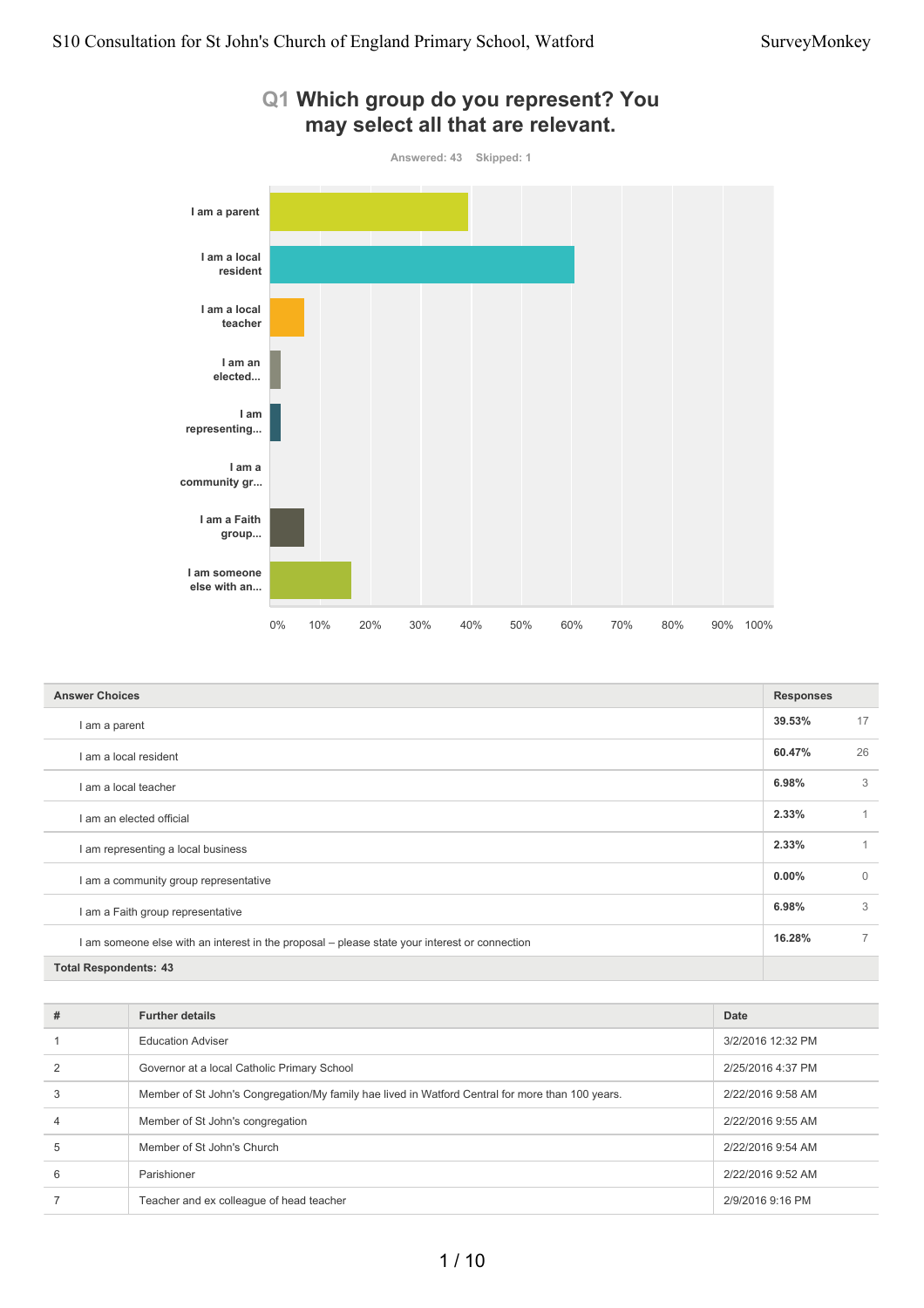## **Q2 Do you support the proposal to open a new primary school in Central Watford?**



| <b>Answer Choices</b> | <b>Responses</b> |
|-----------------------|------------------|
| Yes                   | 97.73%<br>43     |
| <b>No</b>             | 2.27%            |
| Total                 | 44               |

## **Q3 How do you feel about the school's vision as outlined in the consultation document?**

**Answered: 44 Skipped: 0**



| <b>Answer Choices</b><br>Responses |        |                 |
|------------------------------------|--------|-----------------|
|                                    |        |                 |
| Completely agree                   | 75.00% | 33              |
| Mostly agree                       | 22.73% | 10 <sup>1</sup> |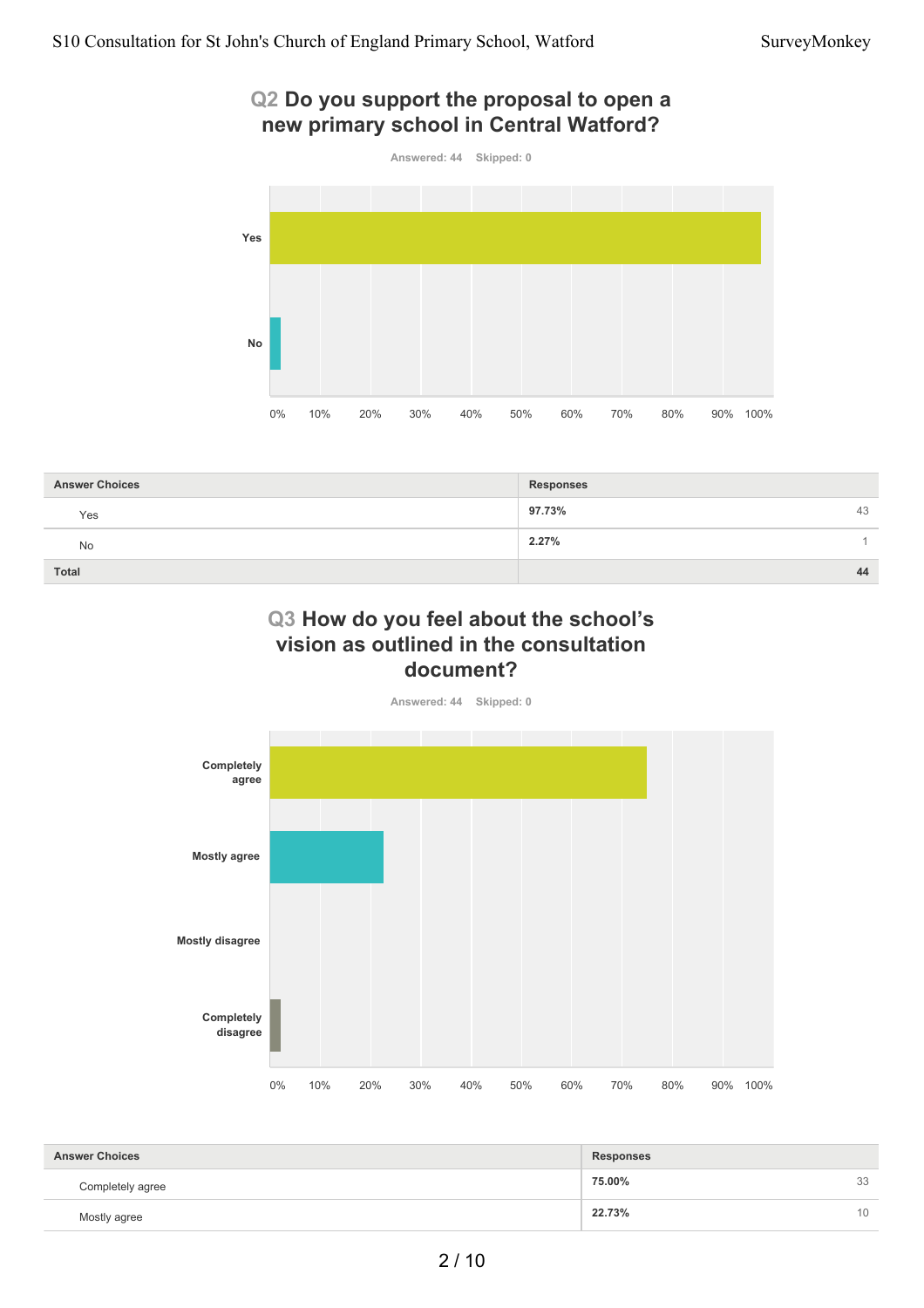| Mostly disagree     | $0.00\%$ |
|---------------------|----------|
| Completely disagree | 2.27%    |
| Total               | 44       |

| Other (please specify)                                                                                                                                                                                                                                                                                                                                                                                                                                              | Date              |
|---------------------------------------------------------------------------------------------------------------------------------------------------------------------------------------------------------------------------------------------------------------------------------------------------------------------------------------------------------------------------------------------------------------------------------------------------------------------|-------------------|
| I have a concern for the existing provision in Central Primary school. Has an impact assessment been completed? I<br>am also concerned that a religious school is proposed. The intension to establish a strong Christian "ethos" will not<br>be welcomed by all in our multi-faith, multi-cultural community in Watford, segregation is not a positive contribution<br>to that delicate balance. Claims for an inclusive faith based education cannot be realized. | 3/10/2016 9:29 PM |
| There is a strong need for a new faith school in Watford and I believe that the correct people are driving this<br>forward. The four key themes of the vision will be shared by children, parents and staff to help create a unique<br>school                                                                                                                                                                                                                       | 2/24/2016 9:47 AM |

# **Q4 What are you views on the temporary location of the school?**

**Answered: 39 Skipped: 5**

| #              | <b>Responses</b>                                                                                                                                                                                                                                                                                                                                    | <b>Date</b>       |
|----------------|-----------------------------------------------------------------------------------------------------------------------------------------------------------------------------------------------------------------------------------------------------------------------------------------------------------------------------------------------------|-------------------|
| 1              | It is awful. Not at all suitable. The fact that you are intending to use St John's church for indoor events, and local<br>public play areas for outdoor activities demonstrates that the facilities at the school are inadequate. Being, as it is,<br>in the midst of a traffic hotspot adds further risk when so many child movements are planned. | 3/10/2016 9:33 PM |
| 2              | A wonderful idea until a permanent site is completed                                                                                                                                                                                                                                                                                                | 3/5/2016 2:33 PM  |
| 3              | Brilliant use of resources                                                                                                                                                                                                                                                                                                                          | 3/5/2016 2:31 PM  |
| 4              | Best situation currently                                                                                                                                                                                                                                                                                                                            | 3/5/2016 2:30 PM  |
| 5              | I don't see a problem                                                                                                                                                                                                                                                                                                                               | 3/2/2016 12:47 PM |
| 6              | Looks like the arrangements have been sorted out ok                                                                                                                                                                                                                                                                                                 | 3/2/2016 12:46 PM |
| $\overline{7}$ | Good to be in central Watford                                                                                                                                                                                                                                                                                                                       | 3/2/2016 12:44 PM |
| 8              | Good for children to walk to school                                                                                                                                                                                                                                                                                                                 | 3/2/2016 12:43 PM |
| 9              | Good size building and close to transport links                                                                                                                                                                                                                                                                                                     | 3/2/2016 12:41 PM |
| 10             | Good to be in central watford                                                                                                                                                                                                                                                                                                                       | 3/2/2016 12:39 PM |
| 11             | It is good for the children to be able to walk to school                                                                                                                                                                                                                                                                                            | 3/2/2016 12:38 PM |
| 12             | It's good to be in central Watford                                                                                                                                                                                                                                                                                                                  | 3/2/2016 12:37 PM |
| 13             | Good to be in the church and same area as the new school                                                                                                                                                                                                                                                                                            | 3/2/2016 12:35 PM |
| 14             | A decent compromise - good that it is near to church                                                                                                                                                                                                                                                                                                | 3/2/2016 12:34 PM |
| 15             | Happy with location                                                                                                                                                                                                                                                                                                                                 | 3/2/2016 12:32 PM |
| 16             | Centrally located and within walking distance.                                                                                                                                                                                                                                                                                                      | 3/1/2016 9:44 PM  |
| 17             | <b>Excellent postilion</b>                                                                                                                                                                                                                                                                                                                          | 2/28/2016 6:31 PM |
| 18             | As long as it is safe, secure and inspiring for staff and pupils it will be great!                                                                                                                                                                                                                                                                  | 2/26/2016 4:48 PM |
| 19             | Not ideal - given the lack of a drop-off space (the recommended use of Suttons car park is noted but it is a short<br>walk away).                                                                                                                                                                                                                   | 2/25/2016 4:52 PM |
| 20             | as long as children have enough space, I can not see a problem.                                                                                                                                                                                                                                                                                     | 2/25/2016 1:47 PM |
| 21             | I think it is wonderful that there is such a convenient location for the temporary site. The children will enjoy being<br>close to the Church and measures are being put in place to ensure they have access to outdoor space as well as a<br>larger venue for events.                                                                              | 2/24/2016 9:47 AM |
| 22             | I think it offers a good short term solution providing the key ingredients a parent wants for their child ie adequate<br>facilities, access to wider community facilities and outdoor space which is I personally feel is essential                                                                                                                 | 2/24/2016 9:45 AM |
| 23             | Not ideal, but good it is close to the church and the local area that it will serve                                                                                                                                                                                                                                                                 | 2/23/2016 3:22 PM |
| 24             | It is a shame that the school cannot open in permanent accommodation but this is a good interim measure                                                                                                                                                                                                                                             | 2/23/2016 2:51 PM |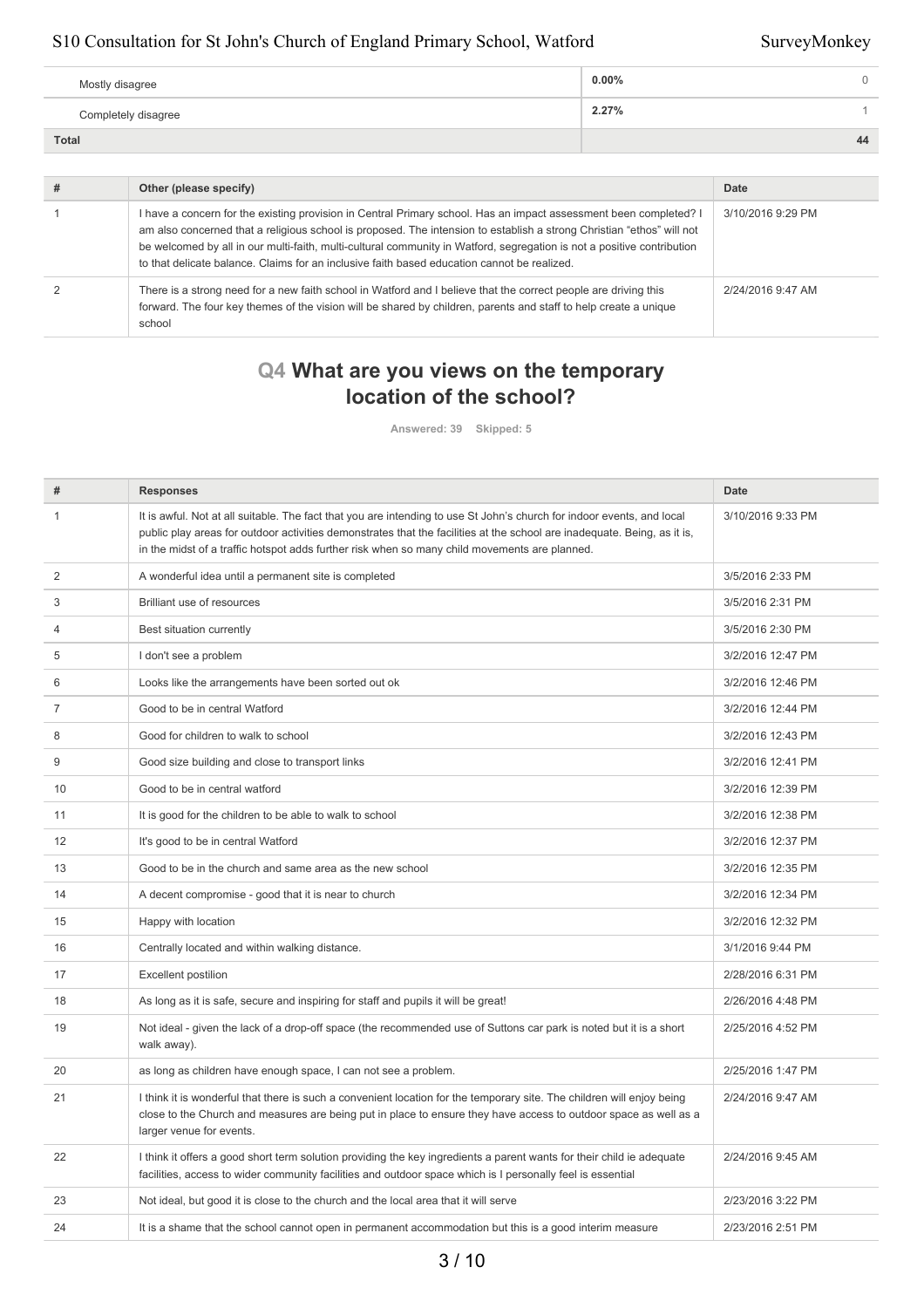| 25 | It makes sense given that your permanent building is not yet available. It has good public transport links although<br>car drivers may find it a little busy in the mornings. I assume that the church is available should you need extra<br>space at short notice. That St John's prepared to hand over their church hall for use by the school is a very visible<br>sign of their commitment to the project. | 2/23/2016 2:33 PM  |
|----|----------------------------------------------------------------------------------------------------------------------------------------------------------------------------------------------------------------------------------------------------------------------------------------------------------------------------------------------------------------------------------------------------------------|--------------------|
| 26 | Concern about the space and temporary nature, but understand that it is necessary.                                                                                                                                                                                                                                                                                                                             | 2/22/2016 9:21 PM  |
| 27 | The site seems perfectly located for a temporary school.                                                                                                                                                                                                                                                                                                                                                       | 2/22/2016 3:22 PM  |
| 28 | Good for short term                                                                                                                                                                                                                                                                                                                                                                                            | 2/22/2016 9:59 AM  |
| 29 | Fine for short term                                                                                                                                                                                                                                                                                                                                                                                            | 2/22/2016 9:56 AM  |
| 30 | Good location in the short term                                                                                                                                                                                                                                                                                                                                                                                | 2/22/2016 9:55 AM  |
| 31 | Unfortunate, but better than delaying the opening by a year or two                                                                                                                                                                                                                                                                                                                                             | 2/22/2016 9:53 AM  |
| 32 | Is a good location                                                                                                                                                                                                                                                                                                                                                                                             | 2/22/2016 9:51 AM  |
| 33 | I am a resident of Estcourt Road and am a little concerned about the impact on parking (which is already quite<br>limited).                                                                                                                                                                                                                                                                                    | 2/22/2016 9:48 AM  |
| 34 | I am happy that the temporary location is in the heart of our community.                                                                                                                                                                                                                                                                                                                                       | 2/17/2016 2:43 PM  |
| 35 | There needs to be careful management of those families travelling by car and ensuring that the outside of the<br>building is as safe as possible for the children.                                                                                                                                                                                                                                             | 2/15/2016 3:30 PM  |
| 36 | Satisfactory solution                                                                                                                                                                                                                                                                                                                                                                                          | 2/13/2016 5:44 PM  |
| 37 | Good to see St John's using the place for its own purposes. Just a query over potential traffic problems.                                                                                                                                                                                                                                                                                                      | 2/10/2016 12:14 AM |
| 38 | Not ideal as Children will have to change the location and usually they get so used to thei "big school"                                                                                                                                                                                                                                                                                                       | 2/9/2016 8:49 PM   |
| 39 | Concerns about cars dropping children off at school.                                                                                                                                                                                                                                                                                                                                                           | 2/2/2016 3:49 PM   |
|    |                                                                                                                                                                                                                                                                                                                                                                                                                |                    |

# **Q5 Do you have any views on the permanent location of the school?**

**Answered: 37 Skipped: 7**

| #  | <b>Responses</b>                                                                                                                                                                                                                                                                                                                    | Date              |
|----|-------------------------------------------------------------------------------------------------------------------------------------------------------------------------------------------------------------------------------------------------------------------------------------------------------------------------------------|-------------------|
| 1  | No permanent site is proposed. I did see the ex Labour Club proposed in a political publication, but I understand<br>this is no longer an option, this is fortunate as it was even more unsuitable than Estcourt Road.                                                                                                              | 3/10/2016 9:33 PM |
| 2  | Central, good links with family and easy to find                                                                                                                                                                                                                                                                                    | 3/5/2016 2:33 PM  |
| 3  | Very central, encompassed by the community                                                                                                                                                                                                                                                                                          | 3/5/2016 2:31 PM  |
| 4  | Needs to be central                                                                                                                                                                                                                                                                                                                 | 3/5/2016 2:30 PM  |
| 5  | Ideally in the centre of Watford                                                                                                                                                                                                                                                                                                    | 3/2/2016 12:47 PM |
| 6  | see above                                                                                                                                                                                                                                                                                                                           | 3/2/2016 12:46 PM |
| 7  | as above                                                                                                                                                                                                                                                                                                                            | 3/2/2016 12:44 PM |
| 8  | as above                                                                                                                                                                                                                                                                                                                            | 3/2/2016 12:43 PM |
| 9  | As above                                                                                                                                                                                                                                                                                                                            | 3/2/2016 12:41 PM |
| 10 | see above                                                                                                                                                                                                                                                                                                                           | 3/2/2016 12:39 PM |
| 11 | as above                                                                                                                                                                                                                                                                                                                            | 3/2/2016 12:38 PM |
| 12 | as above                                                                                                                                                                                                                                                                                                                            | 3/2/2016 12:37 PM |
| 13 | See my comments above                                                                                                                                                                                                                                                                                                               | 3/2/2016 12:35 PM |
| 14 | Difficult area as already very overcrowded and in a busy traffic area. My concerns would be outside space, access<br>proximity to traffic pollution.                                                                                                                                                                                | 3/2/2016 12:34 PM |
| 15 | Should be within easy walking distance of St John's church and station and situated within local community                                                                                                                                                                                                                          | 3/2/2016 12:32 PM |
| 16 | I don't know where the permanent location is, but I would suggest the obvious site to use is the former St Andrew's<br>school site (now used as a church by the Jehovah's witnesses). They have been trying to redevelop the site and<br>move out, it would be probably be ideal being both close to the church and temporary site. | 3/1/2016 9:44 PM  |

#### 4 / 10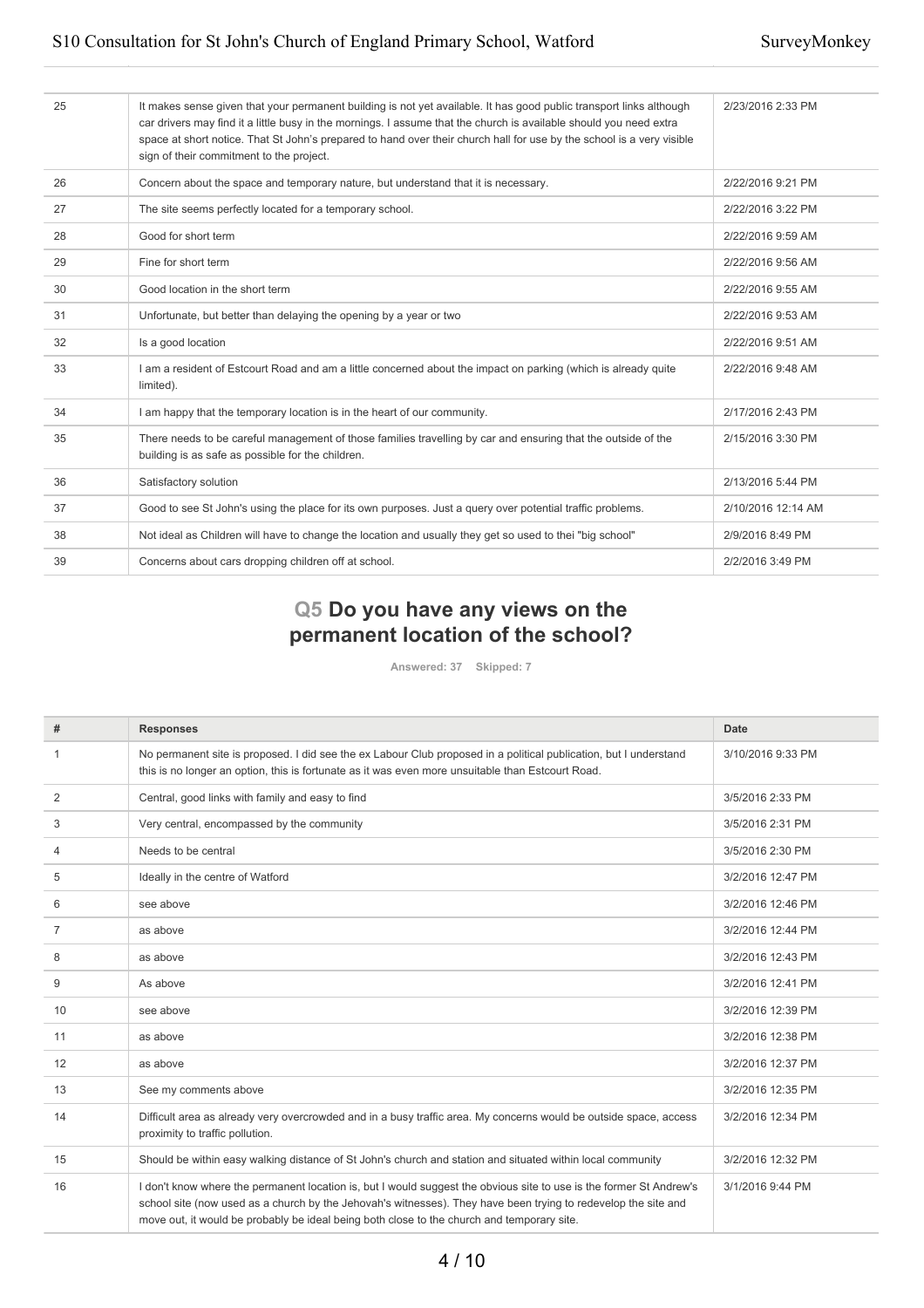| 17 | It should be in central Watford                                                                                                                                                                                                                                                                                                                                                                                                                                                                                        | 2/28/2016 6:31 PM  |
|----|------------------------------------------------------------------------------------------------------------------------------------------------------------------------------------------------------------------------------------------------------------------------------------------------------------------------------------------------------------------------------------------------------------------------------------------------------------------------------------------------------------------------|--------------------|
| 18 | Concerned about lack out outside space but understand it is a reality of town centre schools                                                                                                                                                                                                                                                                                                                                                                                                                           | 2/26/2016 4:48 PM  |
| 19 | The website is not very clear on location. It will be in WD17 which is reasonable from a need point of view but it is<br>already a very busy built-up area.                                                                                                                                                                                                                                                                                                                                                            | 2/25/2016 4:52 PM  |
| 20 | as we don't know the exact location I can not comment                                                                                                                                                                                                                                                                                                                                                                                                                                                                  | 2/25/2016 1:47 PM  |
| 21 | As the final site is currently undisclosed I cannot comment in full, however as noted above outdoor space is<br>essential as children need to be able to fully run around at break times. As green space in central Watford is limited<br>this could mean thinking upwards and using roof space                                                                                                                                                                                                                        | 2/24/2016 9:45 AM  |
| 22 | As its not been announced its hard to be specific, but guessing it will be in or around Clarendon Rd, this would be<br>a negative point for me. The area is already clogged with traffic and would be worried that this would add to it.<br>Ideally most people would be within walking distance but with the best will in the world, many will still drive. the<br>pollutants from the road would bother me as its a very busy road, especially the buses The outside space aspect<br>will also be interesting to see | 2/23/2016 3:22 PM  |
| 23 | The sooner the better!                                                                                                                                                                                                                                                                                                                                                                                                                                                                                                 | 2/23/2016 2:51 PM  |
| 24 | Do you have any views on the permanent location of the school? I understand that it will be in the same area.<br>Again I applaud the availability of public transport nearby.                                                                                                                                                                                                                                                                                                                                          | 2/23/2016 2:33 PM  |
| 25 | Should be in the ward, but am aware space is limited and concerned about potential drop off/pick up traffic and<br>safety                                                                                                                                                                                                                                                                                                                                                                                              | 2/22/2016 9:21 PM  |
| 26 | It would be good if the permanent site is located close to St John's Church and the temporary site. I think this would<br>give the school 3 wonderful spaces to use. The permanent site should be located in the heart of the community<br>where the children and their families live.                                                                                                                                                                                                                                 | 2/22/2016 3:22 PM  |
| 27 | Ideally within the Parish but otherwise as close as possible                                                                                                                                                                                                                                                                                                                                                                                                                                                           | 2/22/2016 9:59 AM  |
| 28 | Must be central                                                                                                                                                                                                                                                                                                                                                                                                                                                                                                        | 2/22/2016 9:56 AM  |
| 29 | Should be within the parish. Should have plenty of outdoor space.                                                                                                                                                                                                                                                                                                                                                                                                                                                      | 2/22/2016 9:55 AM  |
| 30 | Within the parish if at all possible                                                                                                                                                                                                                                                                                                                                                                                                                                                                                   | 2/22/2016 9:53 AM  |
| 31 | Does it have enough outside space?                                                                                                                                                                                                                                                                                                                                                                                                                                                                                     | 2/22/2016 9:51 AM  |
| 32 | I am so happy that you will be opening a school in the WD17 area of Watford. My husband and I would really like<br>our daughter Clara to go to school here when she is older, if she gets in. It will be just up the road from where we<br>live, so hopefully all her new little friends will live near by.                                                                                                                                                                                                            | 2/17/2016 2:43 PM  |
| 33 | No                                                                                                                                                                                                                                                                                                                                                                                                                                                                                                                     | 2/15/2016 3:30 PM  |
| 34 | Expect it to be in walking distance of the church and local area                                                                                                                                                                                                                                                                                                                                                                                                                                                       | 2/13/2016 5:44 PM  |
| 35 | It needs to be very local for Central residents, and to have recreation/playground space. Other than that, I pray God<br>provides what is needed.                                                                                                                                                                                                                                                                                                                                                                      | 2/10/2016 12:14 AM |
| 36 | Needs to be secured, ideally with the entrance /exit not going straight into the street as this is dangerous. Good<br>play /outdoor area and maybe separate rooms for maybe children who need 1-2-1 or additional support,<br>sport/dancing room, cooking area etc                                                                                                                                                                                                                                                     | 2/9/2016 8:49 PM   |
| 37 | Car parking and drop of children need to taken into account. We desperately need more school places in Watford<br>so the issues of cars needs to be over come.                                                                                                                                                                                                                                                                                                                                                         | 2/2/2016 3:49 PM   |
|    |                                                                                                                                                                                                                                                                                                                                                                                                                                                                                                                        |                    |

# **Q6 Do you have any comments on our travel plan?**

**Answered: 34 Skipped: 10**

| # | <b>Responses</b>                                                                                                                                                                                                                                                                                                                                                                                                                                                         | Date              |
|---|--------------------------------------------------------------------------------------------------------------------------------------------------------------------------------------------------------------------------------------------------------------------------------------------------------------------------------------------------------------------------------------------------------------------------------------------------------------------------|-------------------|
|   | Most unrealistic. Modern parents do not allow 4/5 year olds to scoot/ cycle in a high traffic density area that<br>surrounds the proposed Estcourt Road site. Public transport would not be relevant for truly local families, and would<br>not be the transport mode of choice for those travelling from distance. Thirty sets of parent/carers maneuvering<br>in/out of already congested traffic area can only make matters worse, and be dangerous for the children. | 3/10/2016 9:33 PM |
|   | Fantastic!                                                                                                                                                                                                                                                                                                                                                                                                                                                               | 3/5/2016 2:33 PM  |
|   | Great idea!                                                                                                                                                                                                                                                                                                                                                                                                                                                              | 3/5/2016 2:31 PM  |
|   | Agree that it is important to be walkable/"scooterable" for most people                                                                                                                                                                                                                                                                                                                                                                                                  | 3/5/2016 2:30 PM  |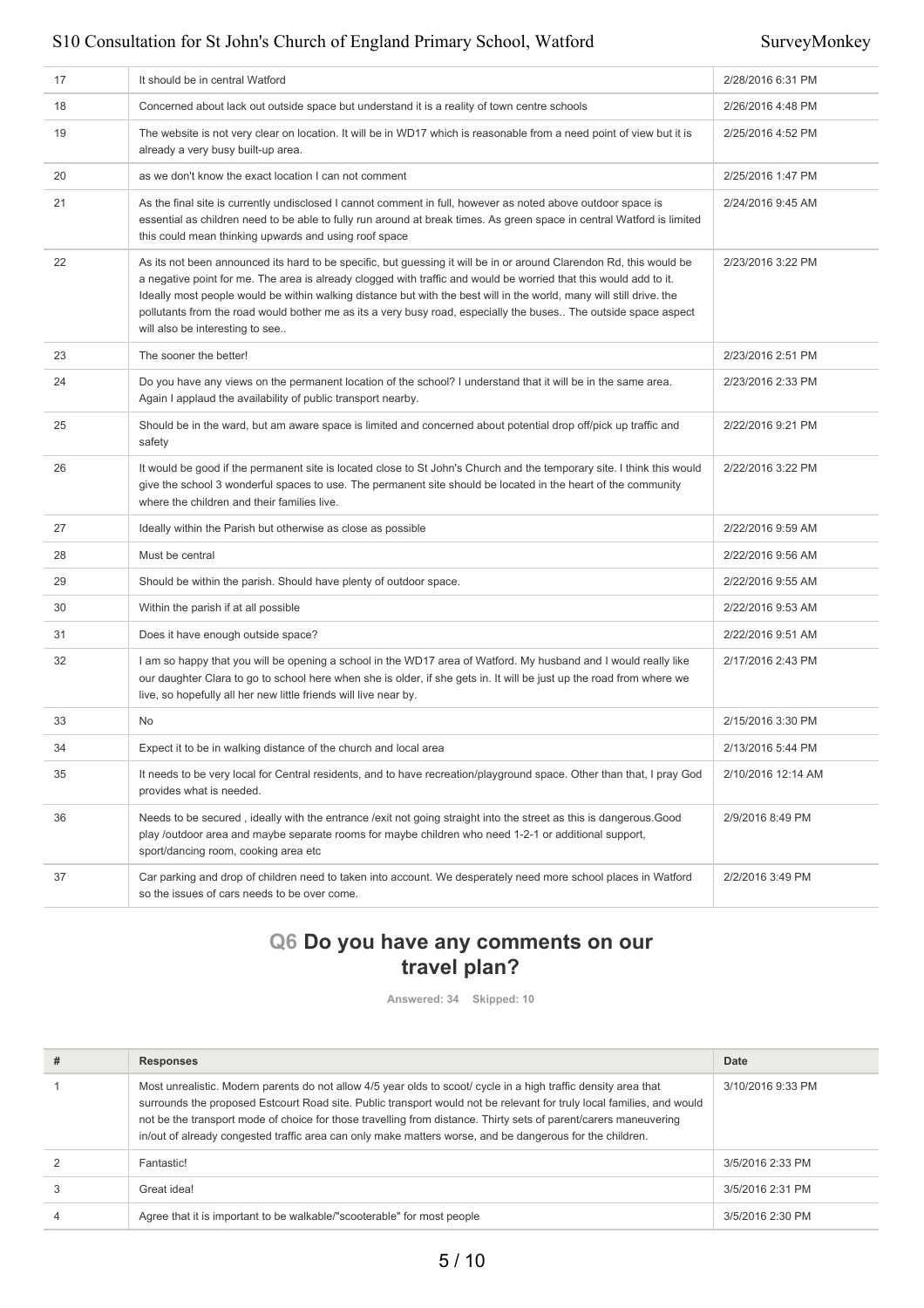| 5  | No                                                                                                                                                                                                                                                                               | 3/2/2016 12:47 PM  |
|----|----------------------------------------------------------------------------------------------------------------------------------------------------------------------------------------------------------------------------------------------------------------------------------|--------------------|
| 6  | Plenty of children in central Watford - so the can walk to school                                                                                                                                                                                                                | 3/2/2016 12:46 PM  |
| 7  | Good transport links                                                                                                                                                                                                                                                             | 3/2/2016 12:44 PM  |
| 8  | as above                                                                                                                                                                                                                                                                         | 3/2/2016 12:43 PM  |
| 9  | Good for local children to walk to their local a school                                                                                                                                                                                                                          | 3/2/2016 12:41 PM  |
| 10 | location is good for transport links in Watford. No need to use a car!                                                                                                                                                                                                           | 3/2/2016 12:38 PM  |
| 11 | Good transport links                                                                                                                                                                                                                                                             | 3/2/2016 12:37 PM  |
| 12 | All children should be able to attend school by themselves i.e. walking, riding bike, scooter                                                                                                                                                                                    | 3/2/2016 12:35 PM  |
| 13 | I too suspect most will walk and those from south of Clarendon Rd will not have to cross any busy roads.                                                                                                                                                                         | 3/1/2016 9:44 PM   |
| 14 | Its very comprehensive                                                                                                                                                                                                                                                           | 2/28/2016 6:31 PM  |
| 15 | no                                                                                                                                                                                                                                                                               | 2/26/2016 4:48 PM  |
| 16 | The travel plan is very brief - I fear that a proportion of parents will still drive - depends on how the 'radius' of where<br>pupils live in relation to the school develops. A lot of effort will be required to help parents be separated from their<br>cars.                 | 2/25/2016 4:52 PM  |
| 17 | although its nice to expect most of the children to walk, my experience is that in a bad weather or if people are<br>dropping kids off on the way to work people will drive so it would be nice if there is some parking space otherwise it<br>will affect local residents a lot | 2/25/2016 1:47 PM  |
| 18 | Considering the heavy traffic volume in central Watford, I think it is very good to recommend that children/parents<br>use healthier transport methods where possible.                                                                                                           | 2/24/2016 9:47 AM  |
| 19 | Pleased you are offering storage for scooters etc                                                                                                                                                                                                                                | 2/24/2016 9:45 AM  |
| 20 | No                                                                                                                                                                                                                                                                               | 2/23/2016 2:51 PM  |
| 21 | Good ideas. Important to encourage children (and parents) to walk or cycle.                                                                                                                                                                                                      | 2/23/2016 2:33 PM  |
| 22 | Good to see some plans in place, but without the permanent site being approved hard to draw up plan                                                                                                                                                                              | 2/22/2016 9:21 PM  |
| 23 | I like the idea of a green and eco friendly school. I think it is vital that the children and their families should walk to<br>school as much as possible. I would expect the teachers to set and example by doing this as much as they can.                                     | 2/22/2016 3:22 PM  |
| 24 | Sound good                                                                                                                                                                                                                                                                       | 2/22/2016 9:56 AM  |
| 25 | No                                                                                                                                                                                                                                                                               | 2/22/2016 9:55 AM  |
| 26 | No                                                                                                                                                                                                                                                                               | 2/22/2016 9:53 AM  |
| 27 | No                                                                                                                                                                                                                                                                               | 2/22/2016 9:51 AM  |
| 28 | Central location which will hopefully enable children to walk/ride to school                                                                                                                                                                                                     | 2/22/2016 9:48 AM  |
| 29 | We will also be able to walk Clara to school in less than 10 minutes, which is very important to us. No nightmare<br>parking outside the school gates.                                                                                                                           | 2/17/2016 2:43 PM  |
| 30 | Happy to see you are encouraging heathy ways to get to school                                                                                                                                                                                                                    | 2/15/2016 3:30 PM  |
| 31 | No                                                                                                                                                                                                                                                                               | 2/13/2016 5:44 PM  |
| 32 | I hope most parents will walk/use public transport. Living next door to Central Primary on Derby Rd, I am not<br>convinced that will happen in practice.                                                                                                                         | 2/10/2016 12:14 AM |
| 33 | No, there is loads of alternatives for parents                                                                                                                                                                                                                                   | 2/9/2016 8:49 PM   |
| 34 | Good. Use of scooters and walking to be encouraged                                                                                                                                                                                                                               | 2/2/2016 3:49 PM   |
|    |                                                                                                                                                                                                                                                                                  |                    |

**Q7 Do you agree that the Trust should sign a Funding Agreement with the Secretary of State for Education to set up St John's Primary School in Central Watford? A model funding agreement can be found by clicking here.**

**Answered: 38 Skipped: 6**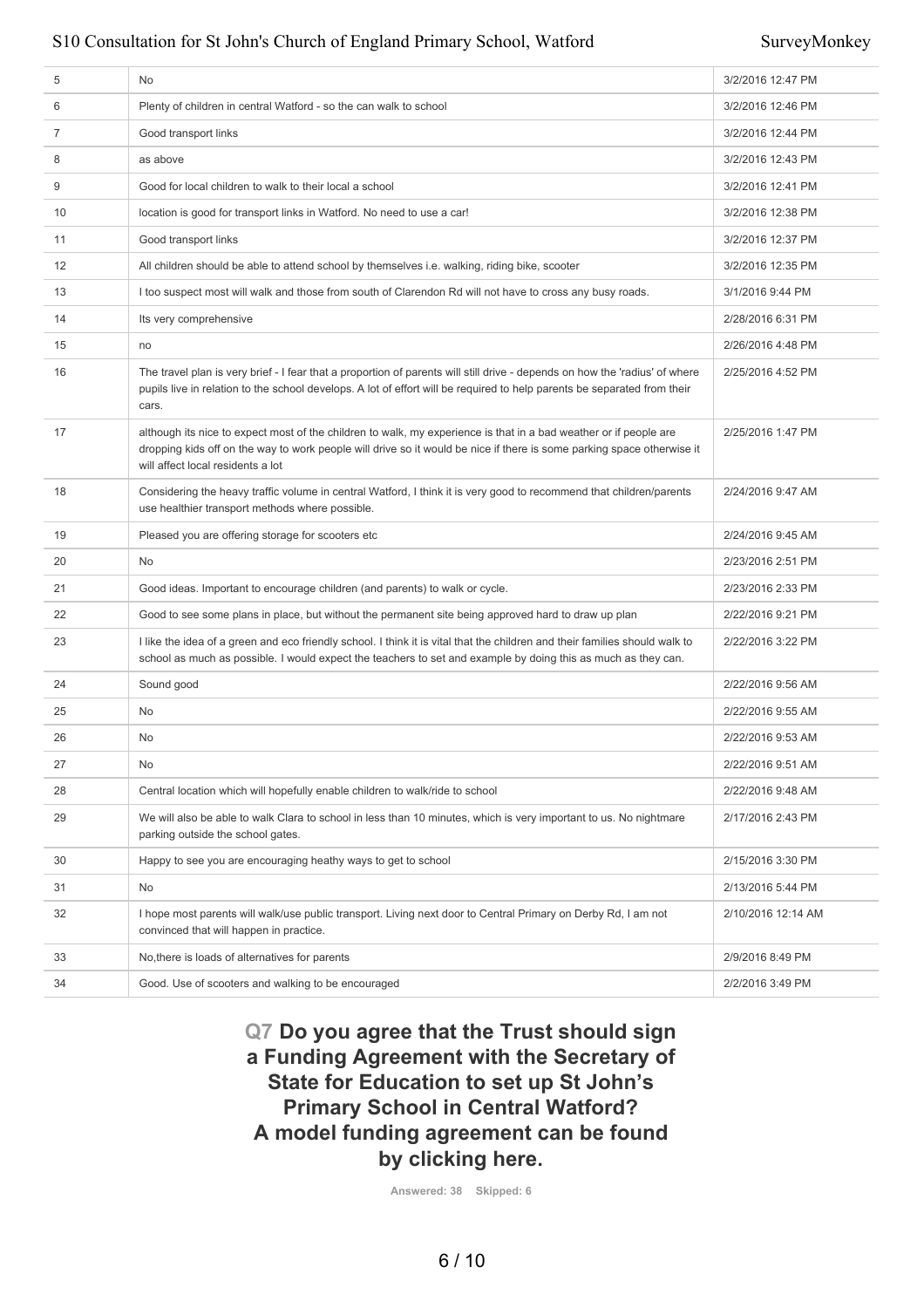

| <b>Answer Choices</b> | <b>Responses</b> |
|-----------------------|------------------|
| Yes                   | 97.37%<br>37     |
| <b>No</b>             | 2.63%            |
| <b>Total</b>          | 38               |

| # | Other (please specify)                                                                                                                                                                                                                                                                                                                                             | Date              |
|---|--------------------------------------------------------------------------------------------------------------------------------------------------------------------------------------------------------------------------------------------------------------------------------------------------------------------------------------------------------------------|-------------------|
|   | do not agree that the school as proposed should go ahead, so no, I do not want tax payers money spent in this<br>way.                                                                                                                                                                                                                                              | 3/10/2016 9:36 PM |
|   | Nursery required                                                                                                                                                                                                                                                                                                                                                   | 3/2/2016 12:44 PM |
| 3 | a nursery certainly should be considered                                                                                                                                                                                                                                                                                                                           | 3/2/2016 12:43 PM |
|   | It would be good for Watford to be fulfilling the Government policy for Free Schools                                                                                                                                                                                                                                                                               | 3/2/2016 12:42 PM |
| 5 | Does the Trust have any choice in the matter - if it is the only means of funding the school then yes but the Trust<br>should negotiate to ensure the ethos and vision is insulated from frequent central policy changes. I an assuming<br>the Trust will have the admin/financial staff to provide the necessary documentation/periodic returns to<br>government. | 2/25/2016 4:57 PM |
| Բ | still have problems with the principle of "Free Schools" as they take funding away from the 'normal' state school<br>system, which is substantially under-funded.                                                                                                                                                                                                  | 2/22/2016 9:22 PM |

## **Q8 Do you have any comments or suggestions that you would like us to consider?**

**Answered: 22 Skipped: 22**

| # | <b>Responses</b>                                                                                                                                                                                                                                                                                                                                                                                                                                                                                                                                                                                                                                                                                                                                   | Date              |
|---|----------------------------------------------------------------------------------------------------------------------------------------------------------------------------------------------------------------------------------------------------------------------------------------------------------------------------------------------------------------------------------------------------------------------------------------------------------------------------------------------------------------------------------------------------------------------------------------------------------------------------------------------------------------------------------------------------------------------------------------------------|-------------------|
|   | This whole scheme seems to be predicated on the idea "establish a Church of England school at any cost" -<br>"establish the school and muddle through". Setting aside my objection in principle to a religious school and the<br>affect on community relations, the practical problems alone put the project out of court. The proposal is at best<br>rushed and half baked, a lot more thought and planning needs to be brought to bear before it can be even<br>considered for implementation. The initial site is unsuitable. There is a clear problem that the second year cohort do<br>not have a planned facility, and the idea of a 420 child school in a few years time is so extremely unlikely in central<br>Watford as to be ludicrous. | 3/10/2016 9:37 PM |
|   | See 6 plenty of children so need a nursery?                                                                                                                                                                                                                                                                                                                                                                                                                                                                                                                                                                                                                                                                                                        | 3/2/2016 12:46 PM |
| 3 | This project has already been delayed for too long and needs to be completed as soon as possible                                                                                                                                                                                                                                                                                                                                                                                                                                                                                                                                                                                                                                                   | 3/2/2016 12:42 PM |
|   | Any nursery places available?                                                                                                                                                                                                                                                                                                                                                                                                                                                                                                                                                                                                                                                                                                                      | 3/2/2016 12:39 PM |
| 5 | Are their any provisions to have Nursery education at the site                                                                                                                                                                                                                                                                                                                                                                                                                                                                                                                                                                                                                                                                                     | 3/2/2016 12:38 PM |
| 6 | Maybe a nursery?                                                                                                                                                                                                                                                                                                                                                                                                                                                                                                                                                                                                                                                                                                                                   | 3/2/2016 12:37 PM |